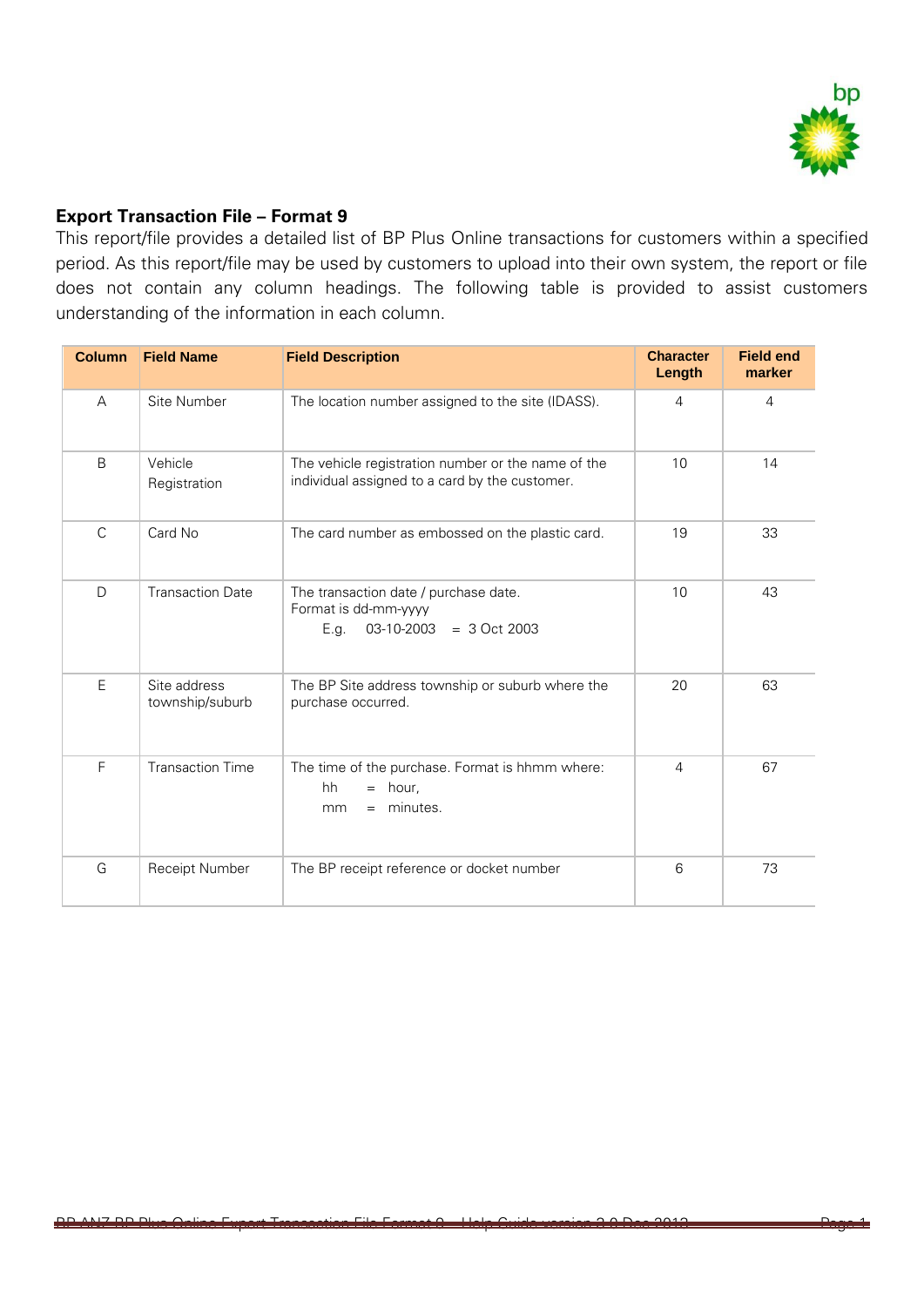

| <b>Column</b> | <b>Field Name</b> | <b>Field Description</b>                                                                                                                                                                                                                                                                                                                                                                                                                                                                                                                                                                                                                                                                                                                                                                                                                                                                                                                   | <b>Character</b><br>Length | <b>Field end</b><br>marker |
|---------------|-------------------|--------------------------------------------------------------------------------------------------------------------------------------------------------------------------------------------------------------------------------------------------------------------------------------------------------------------------------------------------------------------------------------------------------------------------------------------------------------------------------------------------------------------------------------------------------------------------------------------------------------------------------------------------------------------------------------------------------------------------------------------------------------------------------------------------------------------------------------------------------------------------------------------------------------------------------------------|----------------------------|----------------------------|
| Н             | Product Code      | This is the BP abbreviated code that corresponds to<br>the product or service purchased.<br>03<br>$=$ Premium<br>04<br>= Autogas<br>$=$ UMS<br>05<br>06<br>= AdBlue (packaged)<br>07<br>$=$ Lube (oil)<br>08<br>$=$ Service<br>09<br>$=$ Parts<br>10<br>$=$ Tyres<br>11<br>= Battery<br>12<br>= Repairs & Maintenance<br>13<br>$=$ Shop<br>= Car Wash<br>14<br>= Accident & Damage<br>15<br>16<br>$=$ Diner<br>= Premium w 10% Ethanol<br>18<br>19<br>= Unleaded w 10% Ethanol<br>20<br>$=$ Opal<br>= Bottled Gas<br>21<br>22<br>= Shop GST free<br>23<br>$=$ Coffee<br>24<br>$=$ Ultimate<br>$=$ AdBlue<br>26<br>27<br>= Weighbridge<br>29<br>$= 10$ ppm Diesel (G10)<br>30<br>= Ultimate Diesel<br>90<br>= Sundry Adjustment No GST<br>91<br>Dishonour Fee<br>$=$<br>92<br>= Report Fee<br>= Credit Card Service Fee<br>93<br>94<br>= Sundry Adjustment<br>95<br>= Monthly Card Fee<br>96<br>= Card Issue Fee<br>99<br>= Transaction Fee | $\sqrt{2}$                 | 75                         |
|               | Odometer          | The Odometer reading as specified/entered at point-<br>of-sale.                                                                                                                                                                                                                                                                                                                                                                                                                                                                                                                                                                                                                                                                                                                                                                                                                                                                            | $10$                       | 85                         |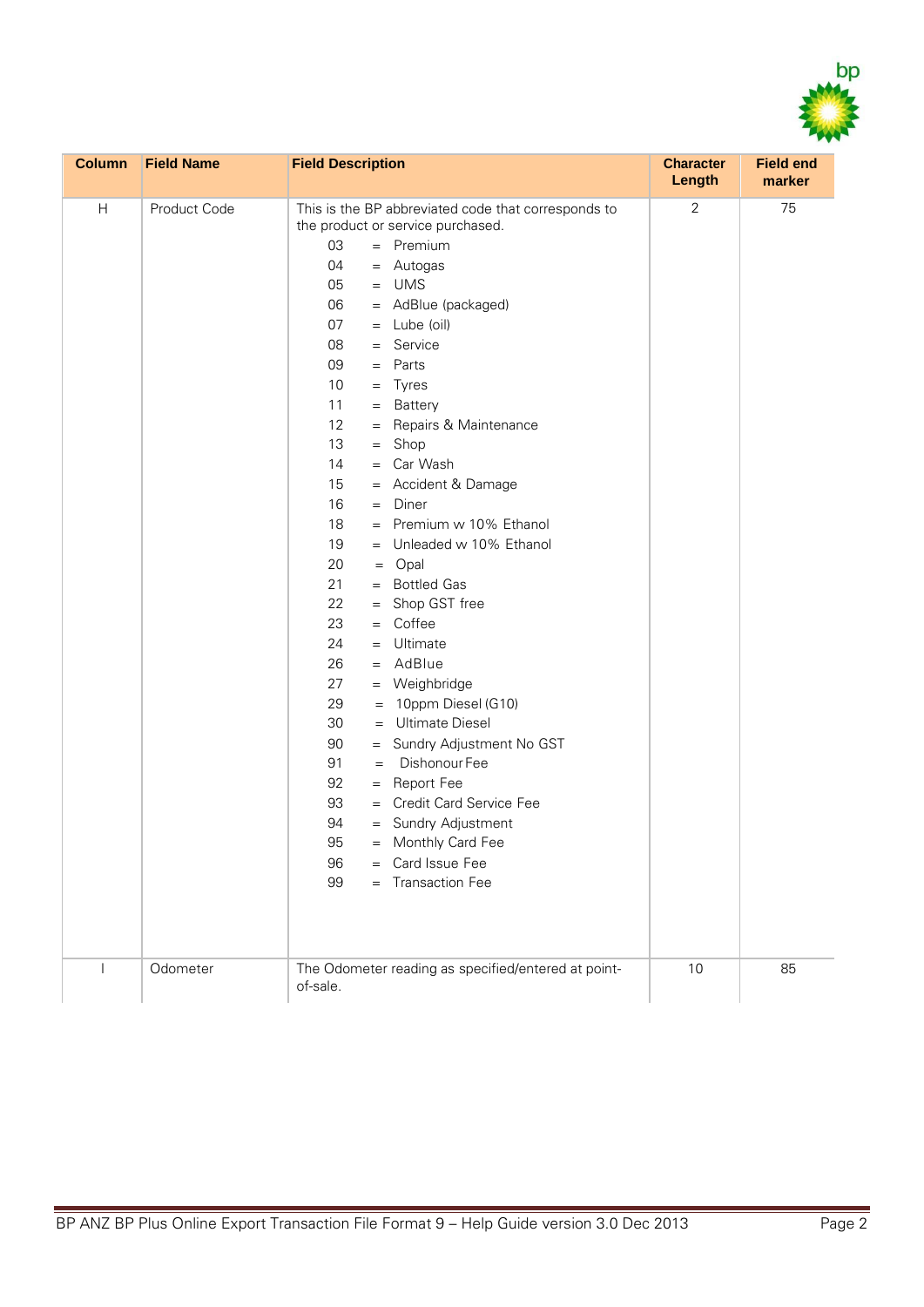

| <b>Column</b> | <b>Field Name</b>                   | <b>Field Description</b>                                                                                                                                                                                                                                                                                                                                                                                                           | <b>Character</b><br>Length | <b>Field end</b><br>marker |
|---------------|-------------------------------------|------------------------------------------------------------------------------------------------------------------------------------------------------------------------------------------------------------------------------------------------------------------------------------------------------------------------------------------------------------------------------------------------------------------------------------|----------------------------|----------------------------|
| J             | Cents per litre Price               | Customer Unit price for Fuel products in whole CPL<br>inclusive of GST. For Non fuel & non-purchase<br>transactions, display the Customer Value.<br>Includes a leading + or - weighting<br>E.g. +0009290 = 92.9¢ (non Fuel)<br>No decimal point                                                                                                                                                                                    | 8                          | 93                         |
| K             | Litres                              | The quantity / volume in litre(s) and implied two<br>decimals for fuel products.<br>The value of 100 is assigned to all Non-Fuel products<br>(including non-purchase transactions).<br>Includes a leading + or - weighting<br>$E.g. +0003858 = 38.58$ litres<br>E.g. for Non Fuel +0000100                                                                                                                                         | 8                          | 101                        |
| $\mathsf{L}$  | Amount \$ Incl. GST                 | The Invoice Value specified in whole cents, which<br>includes the purchase price, any Transaction Fees,<br>Stamp Duty and applicable GST.<br>Includes a leading + or - weighting<br>$E.g. +000003289 = $32.89$                                                                                                                                                                                                                     | 10                         | 111                        |
| M             | Transaction Fee Incl.<br><b>GST</b> | The value of any Transaction Fees applied to this<br>transaction in whole cents and is charged one<br>transaction fee per voucher number (inclusive of GST).<br>For .txt - Includes 2 leading spaces then a leading $+$ or $-$<br>weighting<br>E.g. spacespace+00027 = 0. 27¢<br>For .csv - Includes a leading $+$ or $-$ weighting<br>E.g. $+00027 = 0.27$ ¢<br>Note: transaction fee, are placed on the first line item<br>only. | 8                          | 119                        |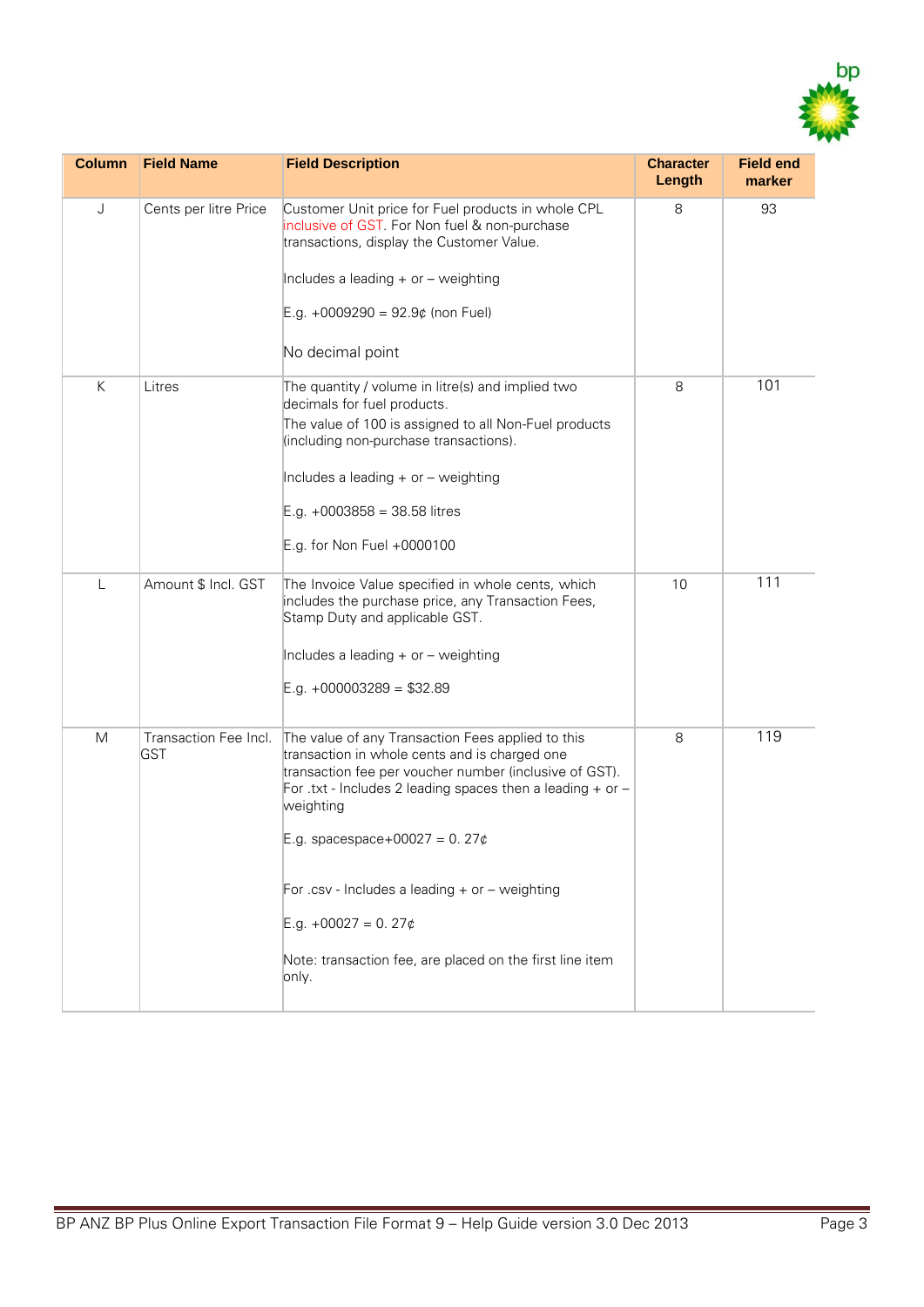

| <b>Column</b> | <b>Field Name</b>               | <b>Field Description</b>                                                                                                                                                                                                                                                                                                                                                 | <b>Character</b><br>Length             | <b>Field end</b><br>marker |
|---------------|---------------------------------|--------------------------------------------------------------------------------------------------------------------------------------------------------------------------------------------------------------------------------------------------------------------------------------------------------------------------------------------------------------------------|----------------------------------------|----------------------------|
| N             | Reference Number                | The Domestic number assigned to this card by the<br>customer in the BP Plus Online system.                                                                                                                                                                                                                                                                               | 8                                      | 127                        |
| $\bigcirc$    |                                 | Stamp Duty Incl. GST Currently all purchases in the state of Tasmania incur a<br>state levy (inclusive of GST) expressed in whole cents.<br>Includes a leading + or - weighting<br>E.g. $+00010 = 10¢$                                                                                                                                                                   | 6                                      | 133                        |
| $\mathsf{P}$  | Site address<br>township/suburb | The BP Site address township or suburb where the<br>purchase occurred.                                                                                                                                                                                                                                                                                                   | 20<br>(left justified<br>spaces)       | 153                        |
| $\Omega$      | Fleet Id                        | A reference field that may be obtained at the point of<br>sale provided the card is flagged to request this prompt.<br>* For a BPme for BP Plus app-generated transaction, if<br>no Fleet ID provided field may contain driver initials (eg<br>"D L") OR masked mobile phone (eg "04xxx678").                                                                            | 10                                     | 163                        |
| $\mathsf{R}$  | Driver Id                       | If prompted this field may be supplied by the client at<br>the time of purchase, entered by the site operator and<br>captured on the transaction record, which is processed<br>and stored in BP Plus Online.<br>* For a BPme for BP Plus app-generated transaction, if<br>no Driver ID provided field may contain driver initials<br>(eg "D L").                         | 8                                      | 171                        |
| S             | Vehicle Id                      | A reference field that may be obtained at the point of<br>sale provided the card is flagged to request this prompt.<br>For non-purchase transactions: spaces for .txt or blank<br>for .csv<br>*For a BPme for BP Plus app-generated transaction, if<br>no Vehicle ID provided field may contain driver initials<br>(eg "D L") OR masked mobile phone (eg<br>"04xxx678"). | 12                                     | 183                        |
| $\top$        | <b>ISP Account</b><br>Reference | ISP Customer Account Reference Number                                                                                                                                                                                                                                                                                                                                    | 15<br>(right<br>padded with<br>spaces) | 198                        |
| U             | <b>Attention Flag</b>           | This is set to "1" if the BP Site Operator felt there was<br>something unusual about the purchase made.<br>If the transaction is OK, this field will contain "0".                                                                                                                                                                                                        | 1                                      | 199                        |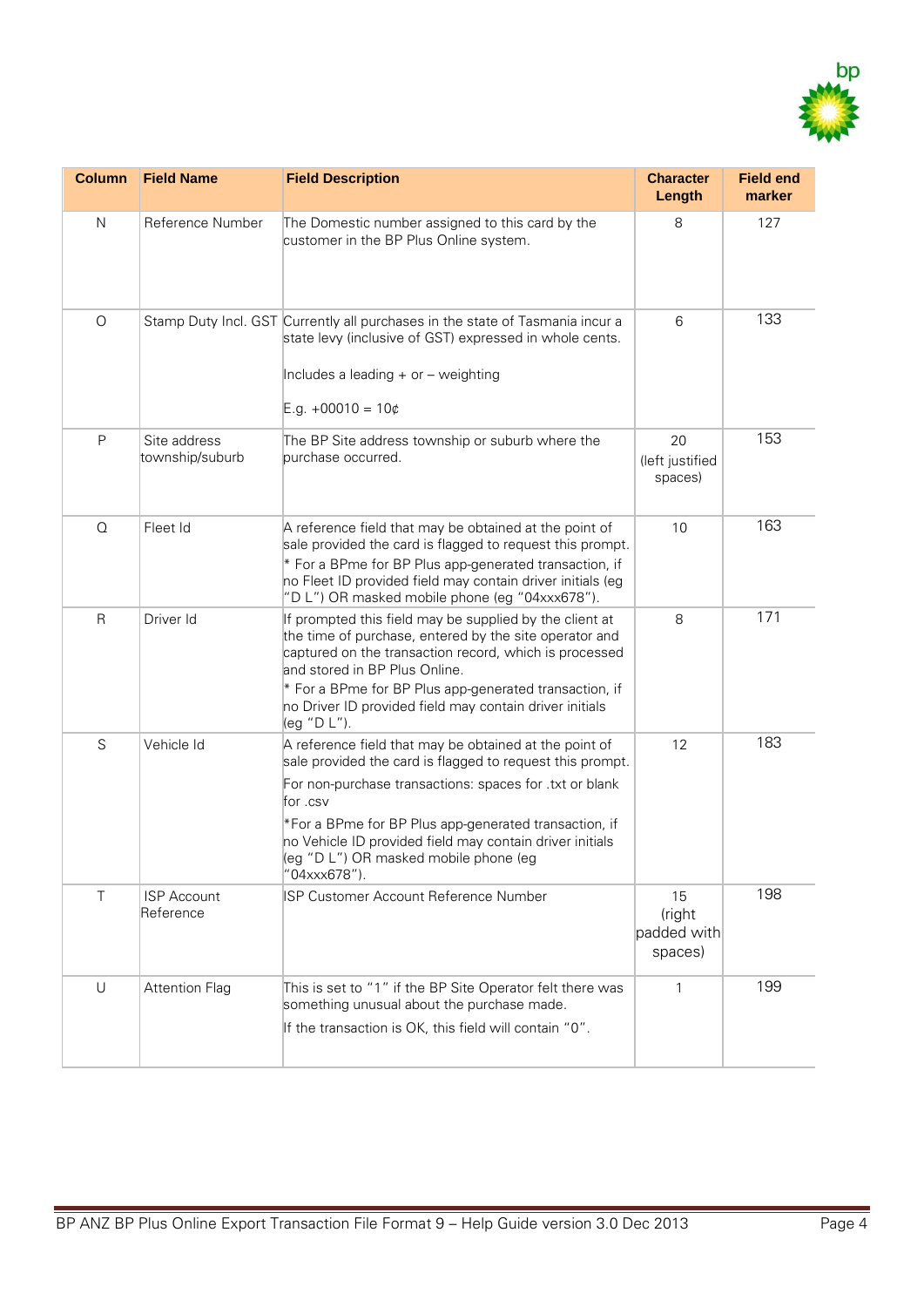

| <b>Column</b> | <b>Field Name</b>               | <b>Field Description</b>                                                                                                                                                                                                                                                                                                                                                                                                                                                                                  | <b>Character</b><br>Length | <b>Field end</b><br>marker |
|---------------|---------------------------------|-----------------------------------------------------------------------------------------------------------------------------------------------------------------------------------------------------------------------------------------------------------------------------------------------------------------------------------------------------------------------------------------------------------------------------------------------------------------------------------------------------------|----------------------------|----------------------------|
| V             | <b>Base Product Price</b>       | This field is used for fuel products only. The Base<br>Product Price is the final price paid in cents per litre<br>Less Franchise<br>Less Freight Differentials<br>Less Excise<br>Less State Levy<br>This field is defaulted to a value of zeros for non-fuel<br>products and also when the transaction is priced at<br>Pump. i.e. The price at the pump for the fuel item<br>purchased at point-of-sale is lower than the price initially<br>agreed and contracted to the customer (inclusive of<br>GST) | 10                         | 209                        |
| W             | <b>Excise Value</b>             | Value of the excise in cents per litre is for fuel products<br>only.<br>This field is defaulted to a value of zeros for non-fuel<br>products and also when the transaction is priced at<br>Pump. i.e. The price at the pump for the fuel item<br>purchased at point-of-sale is lower than the price initially<br>agreed and contracted to the customer (inclusive of<br>GST)                                                                                                                              | 10                         | 219                        |
| X             | State Levy Value                | State Levy in cents per litre.<br>This field is defaulted to a value of zeros for non-fuel<br>products & non-purchase transactions and also when<br>the transaction is priced at Pump. i.e. The price at the<br>pump for the fuel item purchased at point-of-sale is<br>lower than the price initially agreed and contracted to<br>the customer (inclusive of GST)<br>Includes a leading $+$ or $-$ weighting<br>E.g. $+00010 = 10¢$                                                                      | 10                         | 229                        |
| Y             | Franchise                       | Always zeros, this information is not available in BP<br>Plus Online.<br>For .txt, the format should default to $+$ and nine<br>zeros, eg. +000000000                                                                                                                                                                                                                                                                                                                                                     | 10                         | 239                        |
| Ζ             | Freight Differential            | Value of the Freight Differential in cents per litre<br>(inclusive of GST).<br>Includes a leading + or - weighting<br>$E.g. +000000010 = 10¢$                                                                                                                                                                                                                                                                                                                                                             | 10                         | 249                        |
| AA            | Freight Differential<br>Subsidy | Value of the Freight Differential Subsidy - zero filled.                                                                                                                                                                                                                                                                                                                                                                                                                                                  | 10                         | 259                        |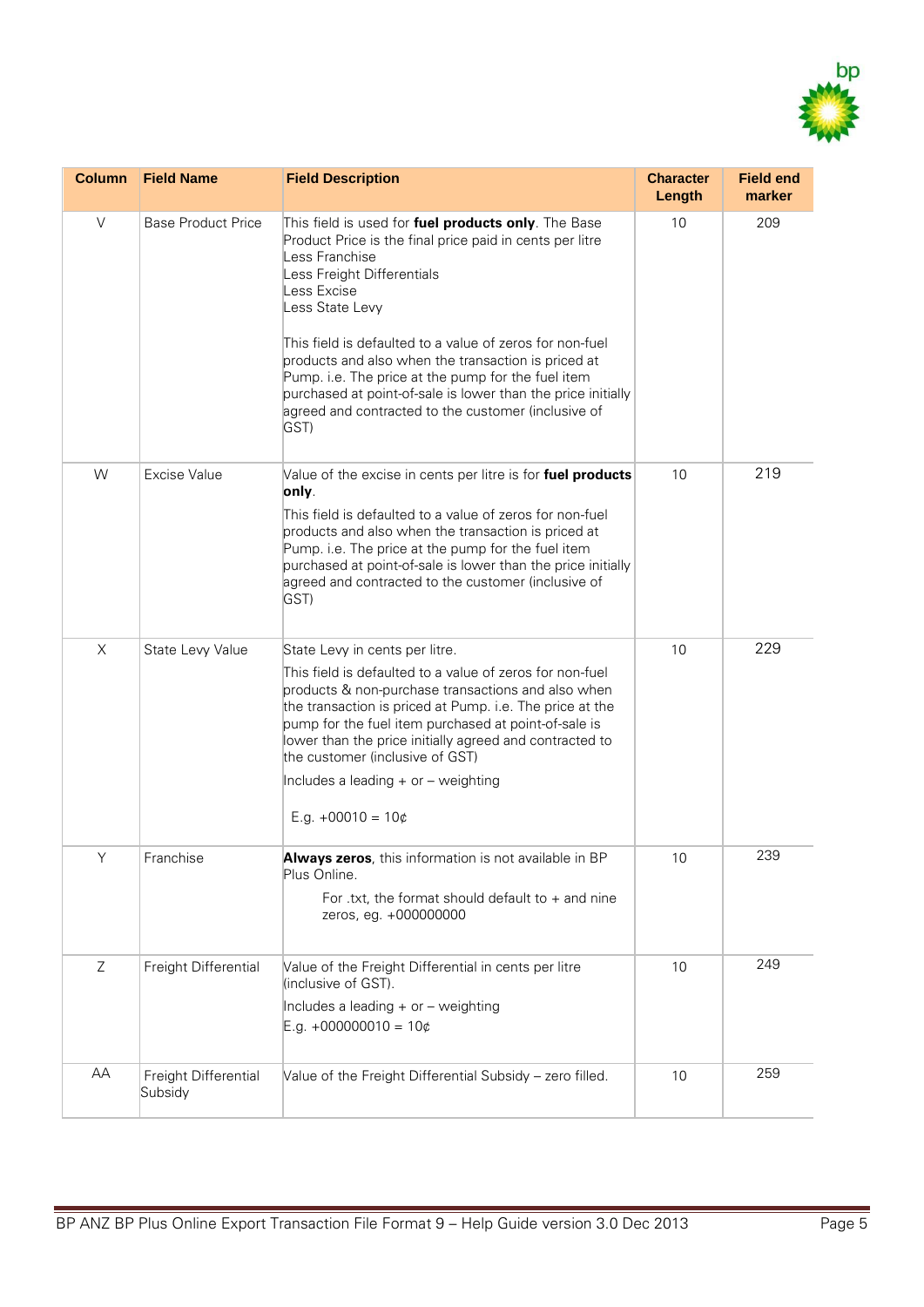

| <b>Column</b> | <b>Field Name</b>        | <b>Field Description</b>                                                                                                                                                                                                                                                                                                                                                                                                               | <b>Character</b><br>Length | <b>Field end</b><br>marker |
|---------------|--------------------------|----------------------------------------------------------------------------------------------------------------------------------------------------------------------------------------------------------------------------------------------------------------------------------------------------------------------------------------------------------------------------------------------------------------------------------------|----------------------------|----------------------------|
| AB            | <b>Card Differential</b> | Value of the card differential in cents per litre.<br>This field is defaulted to a value of zeros for non-fuel<br>products & non-purchase transactions and also when<br>the transaction is priced at Pump. i.e. The price at the<br>pump for the fuel item purchased at point-of-sale is<br>lower than the price initially agreed and contracted to<br>the customer.<br>Includes a leading + or - weighting<br>$E.g. +000000010 = 10¢$ | 10                         | 269                        |
| AC            | Surcharge                | Value of the surcharge in cents per litre.<br>This field is defaulted to the value of zero for non-fuel<br>products and non-purchase transactions and also when<br>the transaction is priced at pump (i.e. the price at the<br>pump for the fuel item purchased at point-of-sale is<br>lower than the price initially agreed and contracted to<br>the customer).<br>Includes a leading + or - weighting<br>E.g. $+000000010 = 10¢$     | 10                         | 279                        |
| <b>AD</b>     | Rebate / Discount        | Value of the rebate in cents per litre if applicable. Value<br>is inclusive of GST.<br>Includes a leading + or - weighting<br>E.g. -000000010 = $10¢$                                                                                                                                                                                                                                                                                  | 10                         | 289                        |
| AE            | Product GST              | The GST amount applicable to the product purchase in<br>whole cents. This excludes Transaction Fee & Stamp<br>Duty GST.<br>Includes a leading + or - weighting<br>E.g. $+0000270 = $2.70$                                                                                                                                                                                                                                              | 8                          | 297                        |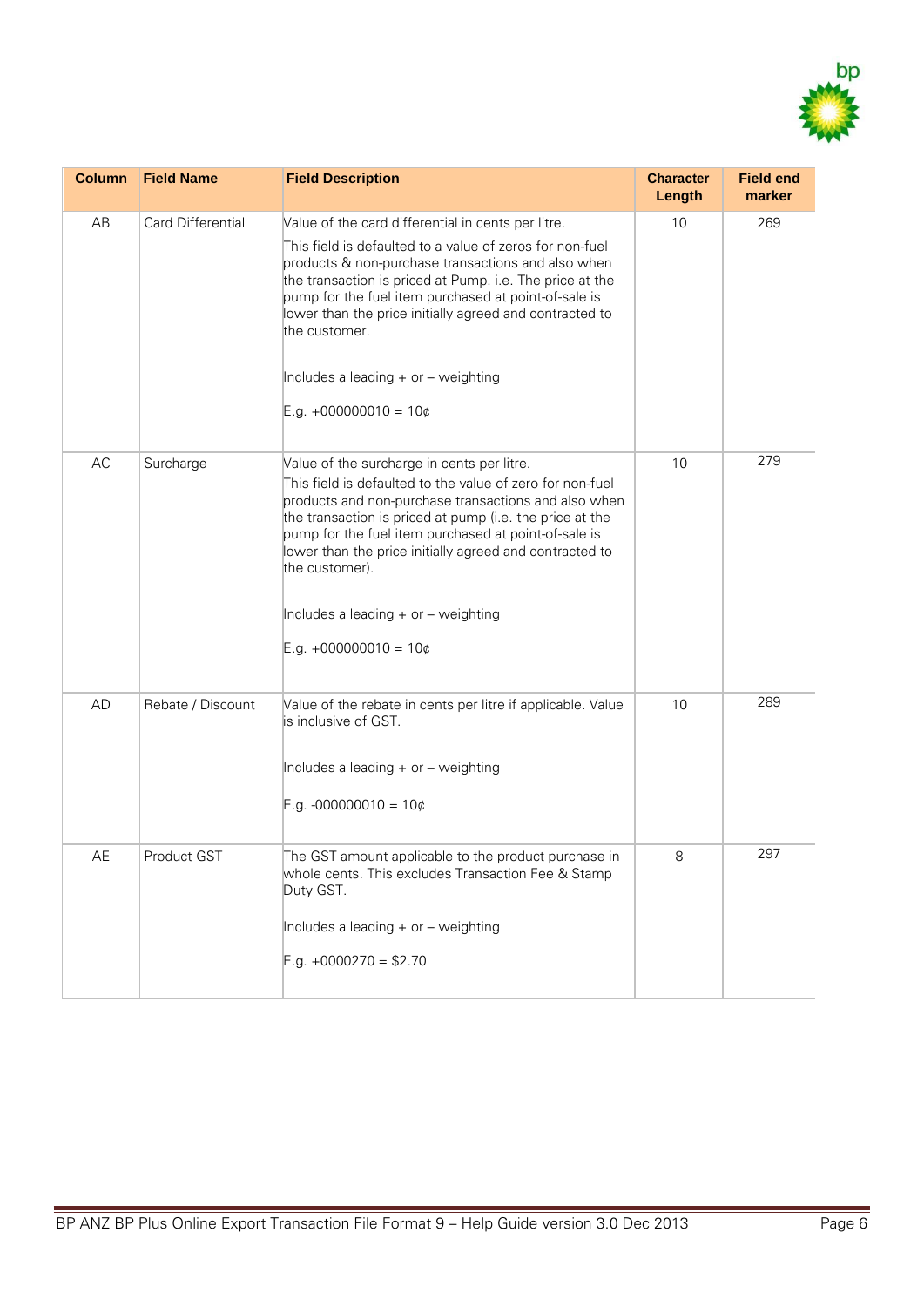

| <b>Column</b> | <b>Field Name</b>                        | <b>Field Description</b>                                                                                                                                                                                                                                                                                              | <b>Character</b><br>Length           | <b>Field end</b><br>marker |
|---------------|------------------------------------------|-----------------------------------------------------------------------------------------------------------------------------------------------------------------------------------------------------------------------------------------------------------------------------------------------------------------------|--------------------------------------|----------------------------|
| AF            | Pump Price                               | Original Value of the pump price in cents per litre. This<br>value is the value displayed on the purchase voucher.<br>For .txt - Includes 2 leading spaces then a leading $+$ or $-$<br>weighting<br>E.g. spacespace+0008390 = $83.9¢$<br>For .csv, Includes a leading $+$ or $-$ weighting<br>E.g. $+0008390 = 83.9$ | 10                                   | 307                        |
| AG            | Site Country /<br>Metropolitan Indicator | Indicates the urban or regional location of the BP site.<br>$C = Country$<br>$M = Metro$                                                                                                                                                                                                                              | $\mathbf{1}$                         | 308                        |
| AH            | Site State Code                          | The state where the transaction occurred.<br>$=$ NSW<br>$=$ VIC<br>$= QLD$<br>$= SA$<br>$= WA$<br>$= TAS$<br>$= NT$<br>$=$ ACT                                                                                                                                                                                        | $\mathbf{1}$                         | 309                        |
| AI            | Cost Centre                              | The cost centre code assigned to the card. Please note:<br>cost centres are 'date effective'.                                                                                                                                                                                                                         | 10<br>(right padding<br>with spaces) | 319                        |
| AJ            | Number                                   | Transaction Summary The batch summary number assigned by BP for<br>reference purposes.                                                                                                                                                                                                                                | 5                                    | 324                        |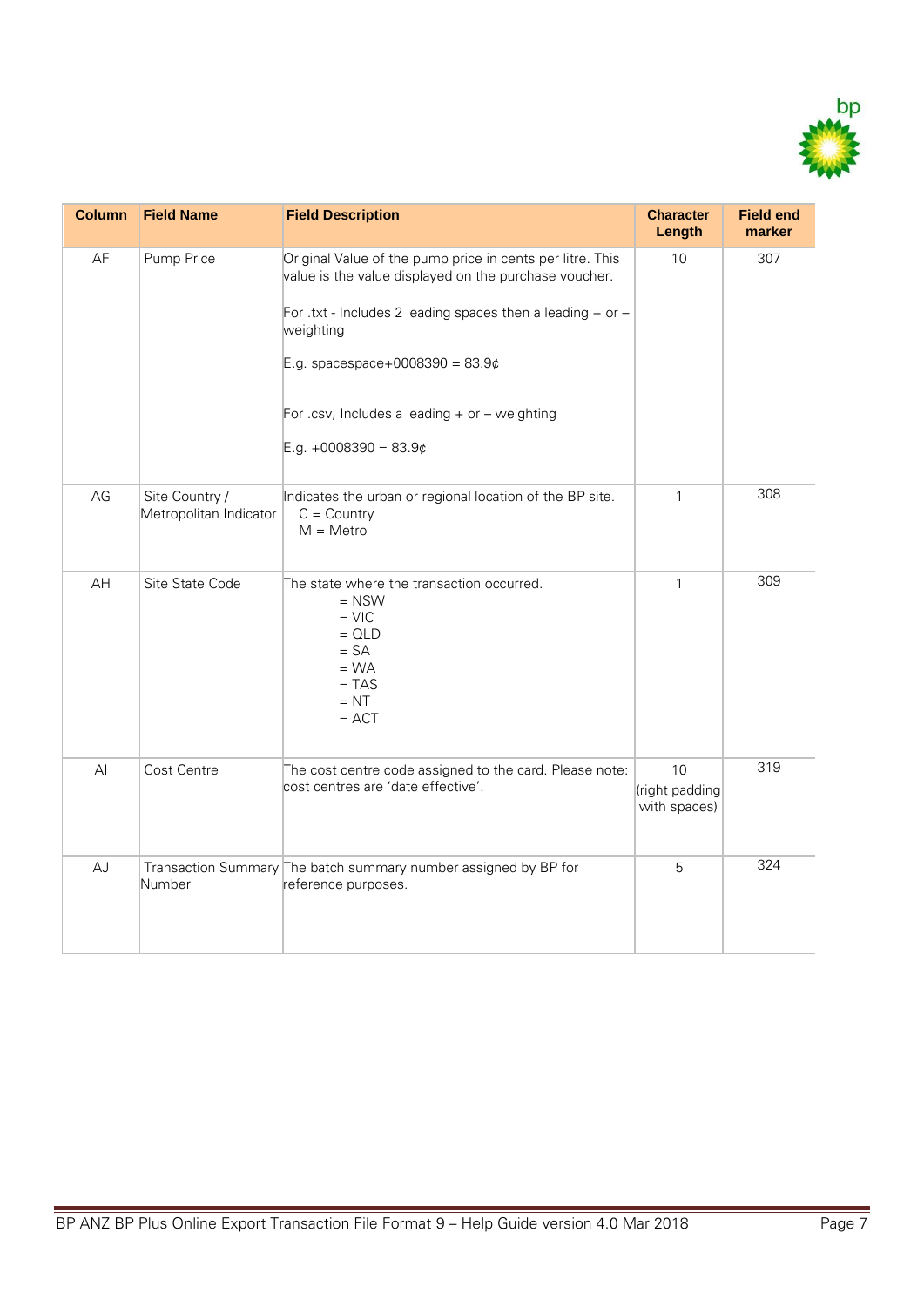

| <b>Column</b> | <b>Field Name</b>                    | <b>Field Description</b>                                                                                                                                                                                                                                                                                                                                                                 | <b>Character</b><br>Length | <b>Field end</b><br>marker |
|---------------|--------------------------------------|------------------------------------------------------------------------------------------------------------------------------------------------------------------------------------------------------------------------------------------------------------------------------------------------------------------------------------------------------------------------------------------|----------------------------|----------------------------|
| AK            | <b>Transaction Capture</b><br>Source | A 3-character field to define the source of capture of the<br>transaction.<br>ECE = Error Correction Electronic<br><b>ECM</b> = Error Correction Manual<br>ECS = Error Correction System<br>EFT = EFT Transaction file<br>IBP = Manual Voucher<br>$ICR = ICR$ Transaction file<br>MCO = Manual Correction<br>MVO = Manual Voucher<br>$WTF = Write Offs$<br><b>BPM</b> = BPme Transaction | 3                          | 327                        |
| AL            | <b>Transaction Capture</b><br>method | The transaction collection or capture method.<br>$A = Card$ Fee - charge to Account<br>$B = EFTPOS$ hand keyed - unsettled<br>$C = EFTPOS$ hand keyed - settled<br>$D = OPT$ swiped - unsettled<br>H = EFTPOS swiped - unsettled<br>$M =$ Manual<br>$W = B Pme$<br>$X = EFTPOS$ swiped - settled<br>$Y = OPT$ swiped – settled<br>$0 =$ Sundry Adjustment                                | $\mathbf{1}$               | 328                        |
| AM            | Order Number                         | A reference field that may be obtained at the point of<br>sale provided the card is flagged to request this prompt.<br>*For a BPme for BP Plus app-generated transaction,<br>field may contain masked mobile phone (eg<br>"04xxx678").                                                                                                                                                   | 10                         | 338                        |
| AN            | Format 9 Pricing<br>Method           | Generally the following values:<br>$P =$ if the transaction is priced at pump price<br>$C =$ if the transaction is priced at contract price or <b>blank</b><br>(space) for all other pricing methods for the<br>transaction.                                                                                                                                                             | $\mathbf{1}$               | 339                        |
| AO            | <b>Transaction Fee GST</b>           | The GST applied to the Transaction Fee in whole cents.<br>Includes a leading + or - weighting<br>E.g. +00003 = $3¢$<br>Note: transaction fee, are place on the first line item<br>only                                                                                                                                                                                                   | 6                          | 345                        |